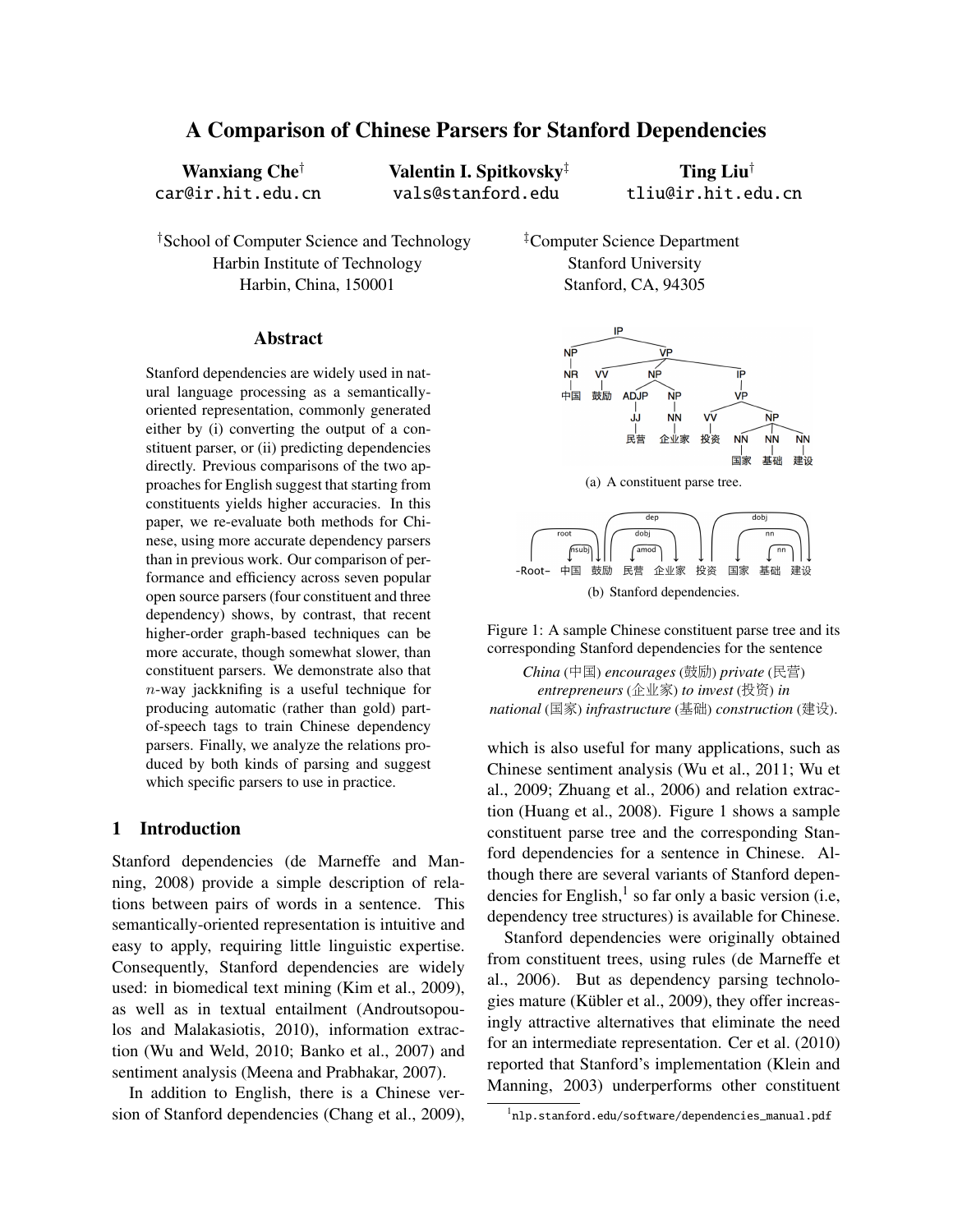| Type        | Parser           | Version   | Algorithm     | URL                                        |
|-------------|------------------|-----------|---------------|--------------------------------------------|
| Constituent | Berkeley         | 1.1       | <b>PCFG</b>   | code.google.com/p/berkeleyparser           |
|             | <b>Bikel</b>     | 1.2       | <b>PCFG</b>   | www.cis.upenn.edu/~dbikel/download.html    |
|             | Charniak         | Nov. 2009 | <b>PCFG</b>   | www.cog.brown.edu/~mj/Software.htm         |
|             | Stanford         | 2.0       | Factored      | nlp.stanford.edu/software/lex-parser.shtml |
| Dependency  | MaltParser       | 1.6.1     | Arc-Eager     | maltparser.org                             |
|             | Mate             | 2.0       | 2nd-order MST | code.google.com/p/mate-tools               |
|             | <b>MSTParser</b> | 0.5       | <b>MST</b>    | sourceforge.net/projects/mstparser         |

Table 1: Basic information for the seven parsers included in our experiments.

parsers, for English, on both accuracy and speed. Their thorough investigation also showed that constituent parsers systematically outperform parsing directly to Stanford dependencies. Nevertheless, relative standings could have changed in recent years: dependency parsers are now significantly more accurate, thanks to advances like the high-order maximum spanning tree (MST) model (Koo and Collins, 2010) for graph-based dependency parsing (McDonald and Pereira, 2006). Therefore, we deemed it important to re-evaluate the performance of constituent and dependency parsers. But the main purpose of our work is to apply the more sophisticated dependency parsing algorithms specifically to Chinese.

| Number of $\infty$ | Train     | Dev    | <b>Test</b> | Total     |
|--------------------|-----------|--------|-------------|-----------|
| files              | 2,083     | 160    | 205         | 2,448     |
| sentences          | 46.572    | 2.079  | 2,796       | 51.447    |
| tokens             | 1,039,942 | 59,955 | 81,578      | 1,181,475 |

Table 2: Statistics for Chinese TreeBank (CTB) 7.0 data.

# 2 Methodology

We compared seven popular open source constituent and dependency parsers, focusing on both accuracy and parsing speed. We hope that our analysis will help end-users select a suitable method for parsing to Stanford dependencies in their own applications.

# 2.1 Parsers

We considered four constituent parsers. They are: Berkeley (Petrov et al., 2006), Bikel (2004), Charniak (2000) and Stanford (Klein and Manning, 2003) chineseFactored, which is also the default used by Stanford dependencies. The three dependency parsers are: MaltParser (Nivre et al., 2006), Mate (Bohnet,  $2010)^2$  and MSTParser (McDonald and Pereira, 2006). Table 1 has more information.

# 2.2 Corpus

We used the latest Chinese TreeBank (CTB) 7.0 in all experiments. $3$  CTB 7.0 is larger and has more sources (e.g., web text), compared to previous versions. We split the data into train/development/test sets (see Table 2), with gold word segmentation, following the guidelines suggested in documentation.

# 2.3 Settings

Every parser was run with its own default options. However, since the default classifier used by Malt-Parser is *libsvm* (Chang and Lin, 2011) with a polynomial kernel, it may be too slow for training models on all of CTB 7.0 training data in acceptable time. Therefore, we also tested this particular parser with the faster *liblinear* (Fan et al., 2008) classifier. All experiments were performed on a machine with Intel's Xeon E5620 2.40GHz CPU and 24GB RAM.

# 2.4 Features

Unlike constituent parsers, dependency models require exogenous part-of-speech (POS) tags, both in training and in inference. We used the Stanford tagger (Toutanova et al., 2003) v3.1, with the MEMM model,<sup>4</sup> in combination with 10-way jackknifing.<sup>5</sup>

Word lemmas — which are generalizations of words — are another feature known to be useful for dependency parsing. Here we lemmatized each Chinese word down to its last character, since — in contrast to English — a Chinese word's suffix often carries that word's core sense (Tseng et al., 2005). For example, *bicycle* (自行车), *car* (汽车) and *train* (火车) are all various kinds of *vehicle* (车).

 $2A$  second-order MST parser (with the speed optimization).

 $^3$ www.ldc.upenn.edu/Catalog/CatalogEntry.jsp? catalogId=LDC2010T07

<sup>4</sup> nlp.stanford.edu/software/tagger.shtml

<sup>&</sup>lt;sup>5</sup>Training sentences in each fold were tagged using a model based on the other nine folds; development and test sentences were tagged using a model based on all ten of the training folds.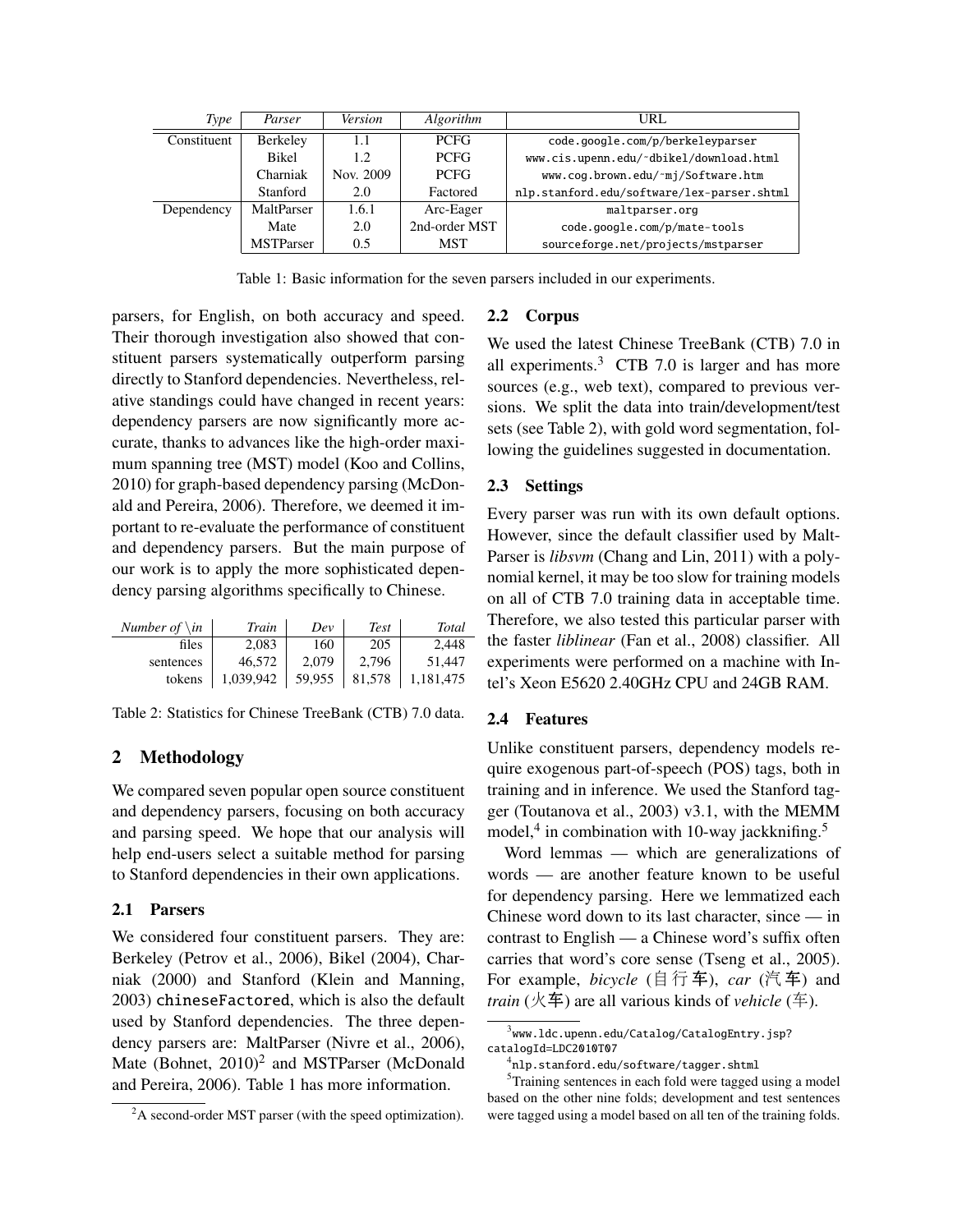|             |                        | Dev        |      | <b>Test</b> |      |              |
|-------------|------------------------|------------|------|-------------|------|--------------|
| Type        | Parser                 | <b>UAS</b> | LAS  | <b>UAS</b>  | LAS  | Parsing Time |
| Constituent | Berkeley               | 82.0       | 77.0 | 82.9        | 77.8 | 45:56        |
|             | Bikel                  | 79.4       | 74.1 | 80.0        | 74.3 | 6,861:31     |
|             | Charniak               | 77.8       | 71.7 | 78.3        | 72.3 | 128:04       |
|             | Stanford               | 76.9       | 71.2 | 77.3        | 71.4 | 330:50       |
| Dependency  | MaltParser (liblinear) | 76.0       | 71.2 | 76.3        | 71.2 | 0:11         |
|             | MaltParser (libsvm)    | 77.3       | 72.7 | 78.0        | 73.1 | 556:51       |
|             | Mate (2nd-order)       | 82.8       | 78.2 | 83.1        | 78.1 | 87:19        |
|             | MSTParser (1st-order)  | 78.8       | 73.4 | 78.9        | 73.1 | 12:17        |

Table 3: Performance and efficiency for all parsers on CTB data: unlabeled and labeled attachment scores (UAS/LAS) are for both development and test data sets; parsing times (minutes:seconds) are for the test data only and exclude generation of basic Stanford dependencies (for constituent parsers) and part-of-speech tagging (for dependency parsers).

# 3 Results

Table 3 tabulates efficiency and performance for all parsers; UAS and LAS are unlabeled and labeled attachment scores, respectively — the standard criteria for evaluating dependencies. They can be computed via a CoNLL-X shared task dependency parsing evaluation tool (without scoring punctuation).<sup>6</sup>

# 3.1 Chinese

Mate scored highest, and Berkeley was the most accurate of constituent parsers, slightly behind Mate, using half of the time. MaltParser (*liblinear*) was by far the most efficient but also the least performant; it scored higher with *libsvm* but took much more time.

The 1st-order MSTParser was more accurate than MaltParser (*libsvm*) — a result that differs from that of Cer et al. (2010) for English (see §3.2). The Stanford parser (the default for Stanford dependencies) was only slightly more accurate than MaltParser (*liblinear*). Bikel's parser was too slow to be used in practice; and Charniak's parser — which performs best for English — did not work well for Chinese.

# 3.2 English

Our replication of Cer et al.'s (2010, Table 1) evaluation revealed a bug: MSTParser normalized all numbers to a <num> symbol, which decreased its scores in the evaluation tool used with Stanford dependencies. After fixing this glitch, MSTParser's performance improved from 78.8 (reported) to 82.5%, thus making it more accurate than MaltParser (81.1%) and hence the better dependency parser for English, consistent with our results for Chinese (see Table 3).

Our finding does *not* contradict the main qualitative result of Cer et al. (2010), however, since the constituent parser of Charniak and Johnson (2005) still scores substantially higher (89.1%), for English, compared to all dependency parsers.<sup>7</sup> In a separate experiment (parsing web data), $8 \text{ we found Mate to}$ be less accurate than Charniak-Johnson — and improvement from jackknifing smaller — on English.

# 4 Analysis

To further compare the constituent and dependency approaches to generating Stanford dependencies, we focused on Mate and Berkeley parsers — the best of each type. Overall, the difference between their accuracies is not statistically significant ( $p > 0.05$ ).<sup>9</sup>

Table 4 highlights performance  $(F_1 \text{ scores})$  for the most frequent relation labels. Mate does better on most relations, noun compound modifiers (*nn*) and adjectival modifiers (*amod*) in particular; and the Berkeley parser is better at *root* and *dep*. <sup>10</sup> Mate seems to excel at short-distance dependencies, possibly because it uses more local features (even with a second-order model) than the Berkeley parser, whose PCFG can capture longer-distance rules.

Since POS-tags are especially informative of Chinese dependencies (Li et al., 2011), we harmonized training and test data, using 10-way jackknifing (see §2.4). This method is more robust than training a

 $^6$ ilk.uvt.nl/conll/software/eval.pl

 $7$ One (small) factor contributing to the difference between the two languages is that in the Chinese setup we stop with basic Stanford dependencies — there is no penalty for further conversion; another is not using discriminative reranking for Chinese.

<sup>8</sup> sites.google.com/site/sancl2012/home/shared-task

<sup>&</sup>lt;sup>9</sup>For LAS,  $p \approx 0.11$ ; and for UAS,  $p \approx 0.25$ , according to www.cis.upenn.edu/˜dbikel/download/compare.pl

<sup>&</sup>lt;sup>10</sup>An unmatched (default) relation (Chang et al., 2009, §3.1).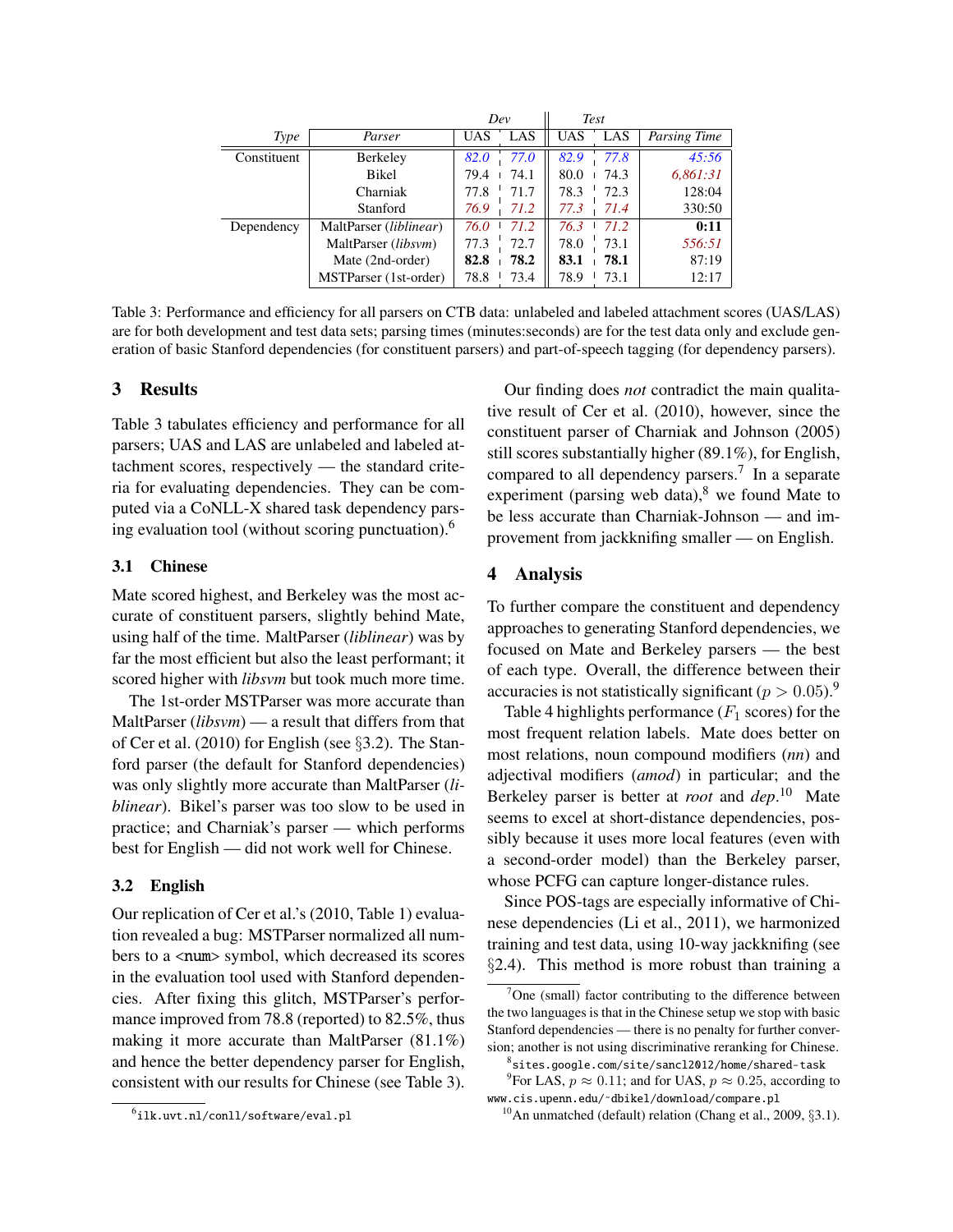| Relation         | Count | Mate      | <b>Berkeley</b> |
|------------------|-------|-----------|-----------------|
| nn               | 7,783 | 91.3<br>ı | 89.3            |
| dep              | 4,651 | 69.4      | 70.3            |
| nsubj            | 4,531 | 87.1      | 85.5            |
| advmod           | 4,028 | 94.3      | 93.8            |
| dobj             | 3.990 | 86.0      | 85.0            |
| con <sub>1</sub> | 2,159 | 76.0      | 75.8            |
| prep             | 2,091 | 94.3      | 94.1            |
| root             | 2,079 | 81.2      | 82.3            |
| nummod           | 1.614 | 97.4      | 96.7            |
| assmod           | 1,593 | 86.3      | 84.1            |
| assm             | 1,590 | 88.9      | 87.2            |
| pobj             | 1,532 | 84.2      | 82.9            |
| amod             | 1,440 | 85.6      | 81.1            |
| remod            | 1,433 | 74.0      | 70.6            |
| cpm              | 1,371 | 84.4      | 83.2            |

Table 4: Performance  $(F_1 \text{ scores})$  for the fifteen mostfrequent dependency relations in the CTB 7.0 development data set attained by both Mate and Berkeley parsers.

parser with gold tags because it improves consistency, particularly for Chinese, where tagging accuracies are lower than in English. On development data, Mate scored worse given gold tags (75.4 versus  $78.2\%)$ <sup>11</sup> Lemmatization offered additional useful cues for overcoming data sparseness (77.8 without, versus 78.2% with lemma features). Unsupervised word clusters could thus also help (Koo et al., 2008).

#### 5 Discussion

Our results suggest that if accuracy is of primary concern, then Mate should be preferred; $^{12}$  however, Berkeley parser offers a trade-off between accuracy and speed. If neither parser satisfies the demands of a practical application (e.g., real-time processing or bulk-parsing the web), then MaltParser (*liblinear*) may be the only viable option. Fortunately, it comes with much headroom for improving accuracy, including a tunable margin parameter  $C$  for the classifier, richer feature sets (Zhang and Nivre, 2011) and ensemble models (Surdeanu and Manning, 2010).

Stanford dependencies are not the only popular dependency representation. We also considered the

conversion scheme of the Penn2Malt tool, $13$  used in a series of CoNLL shared tasks (Buchholz and Marsi, 2006; Nivre et al., 2007; Surdeanu et al., 2008; Hajič et al., 2009). However, this tool relies on function tag information from the CTB in determining dependency relations. Since these tags usually cannot be produced by constituent parsers, we could not, in turn, obtain CoNLL-style dependency trees from their output. This points to another advantage of dependency parsers: they need only the dependency tree corpus to train and can conveniently make use of native (unconverted) corpora, such as the Chinese Dependency Treebank (Liu et al., 2006).

Lastly, we must note that although the Berkeley parser is on par with Charniak's (2000) system for English (Cer et al., 2010, Table 1), its scores for Chinese are substantially higher. There may be subtle biases in Charniak's approach (e.g., the conditioning hierarchy used in smoothing) that could turn out to be language-specific. The Berkeley parser appears more general — without quite as many parameters or idiosyncratic design decisions — as evidenced by a recent application to French (Candito et al., 2010).

# 6 Conclusion

We compared seven popular open source parsers four constituent and three dependency — for generating Stanford dependencies in Chinese. Mate, a high-order MST dependency parser, with lemmatization and jackknifed POS-tags, appears most accurate; but Berkeley's faster constituent parser, with jointly-inferred tags, is statistically no worse. This outcome is different from English, where constituent parsers systematically outperform direct methods.

Though Mate scored higher overall, Berkeley's parser was better at recovering longer-distance relations, suggesting that a combined approach could perhaps work better still (Rush et al., 2010, §4.2).

# Acknowledgments

We thank Daniel Cer, for helping us replicate the English experimental setup and for suggesting that we explore jackknifing methods, and the anonymous reviewers, for valuable comments.

Supported in part by the National Natural Science Foundation of China (NSFC) via grant 61133012, the National "863" Major Project grant 2011AA01A207, and the National "863" Leading Technology Research Project grant 2012AA011102.

 $11$ Berkeley's performance suffered with jackknifed tags (76.5) versus 77.0%), possibly because it parses and tags better jointly.

 $12$ Although Mate's performance was not significantly better than Berkeley's in our setting, it has the potential to tap richer features and other advantages of dependency parsers (Nivre and McDonald, 2008) to further boost accuracy, which may be difficult in the generative framework of a typical constituent parser.

<sup>13</sup>w3.msi.vxu.se/˜nivre/research/Penn2Malt.html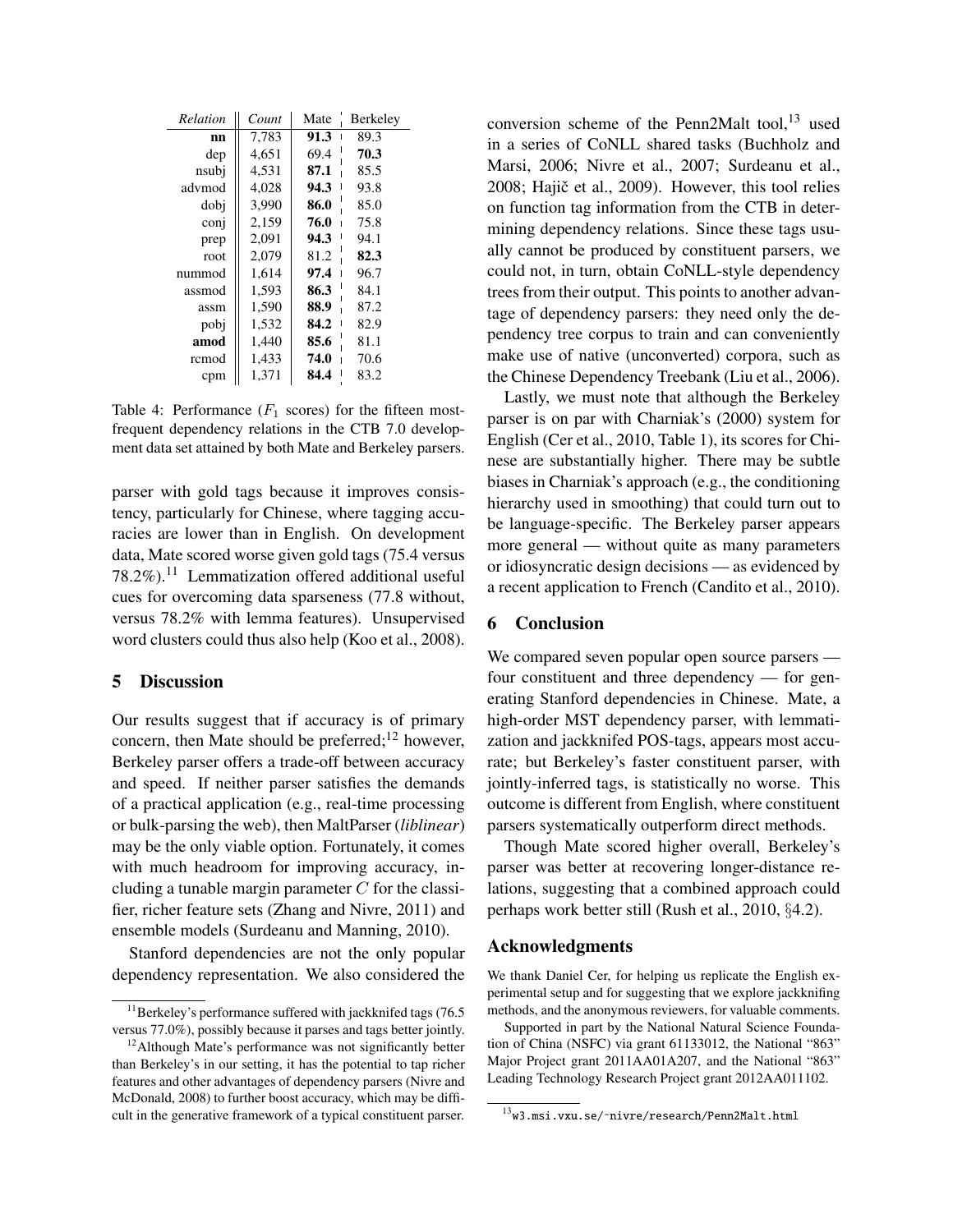Second author gratefully acknowledges the continued help and support of his advisor, Dan Jurafsky, and of the Defense Advanced Research Projects Agency (DARPA) Machine Reading Program, under the Air Force Research Laboratory (AFRL) prime contract no. FA8750-09-C-0181. Any opinions, findings, and conclusions or recommendations expressed in this material are those of the authors and do not necessarily reflect the views of DARPA, AFRL, or the US government.

## References

- Ion Androutsopoulos and Prodromos Malakasiotis. 2010. A survey of paraphrasing and textual entailment methods. *Journal of Artificial Intelligence Research*, 38(1):135–187, May.
- Michele Banko, Michael J. Cafarella, Stephen Soderland, Matt Broadhead, and Oren Etzioni. 2007. Open information extraction from the web. In *Proceedings of the 20th international joint conference on Artifical intelligence*, IJCAI'07, pages 2670–2676, San Francisco, CA, USA. Morgan Kaufmann Publishers Inc.
- Daniel M. Bikel. 2004. A distributional analysis of a lexicalized statistical parsing model. In Dekang Lin and Dekai Wu, editors, *Proceedings of EMNLP 2004*, pages 182–189, Barcelona, Spain, July. Association for Computational Linguistics.
- Bernd Bohnet. 2010. Top accuracy and fast dependency parsing is not a contradiction. In *Proceedings of the 23rd International Conference on Computational Linguistics (Coling 2010)*, pages 89–97, Beijing, China, August. Coling 2010 Organizing Committee.
- Sabine Buchholz and Erwin Marsi. 2006. CoNLL-X shared task on multilingual dependency parsing. In *Proceedings of the Tenth Conference on Computational Natural Language Learning (CoNLL-X)*, pages 149–164, New York City, June. Association for Computational Linguistics.
- Marie Candito, Joakim Nivre, Pascal Denis, and Enrique Henestroza Anguiano. 2010. Benchmarking of statistical dependency parsers for French. In *Coling 2010: Posters*, pages 108–116, Beijing, China, August. Coling 2010 Organizing Committee.
- Daniel Cer, Marie-Catherine de Marneffe, Daniel Jurafsky, and Christopher D. Manning. 2010. Parsing to Stanford dependencies: Trade-offs between speed and accuracy. In *Proceedings of the 7th International Conference on Language Resources and Evaluation (LREC 2010)*.
- Chih-Chung Chang and Chih-Jen Lin. 2011. LIBSVM: A library for support vector machines. *ACM Transactions on Intelligent Systems and Technology*, 2(3):27:1–27:27, May.
- Pi-Chuan Chang, Huihsin Tseng, Dan Jurafsky, and Christopher D. Manning. 2009. Discriminative reordering with Chinese grammatical relations features. In *Proceedings of the Third Workshop on Syntax and Structure in Statistical Translation*, Boulder, Colorado, June.
- Eugene Charniak and Mark Johnson. 2005. Coarse-to-fine nbest parsing and MaxEnt discriminative reranking. In *Proceedings of the 43rd Annual Meeting of the Association for Computational Linguistics (ACL'05)*, pages 173–180, Ann

Arbor, Michigan, June. Association for Computational Linguistics.

- Eugene Charniak. 2000. A maximum-entropy-inspired parser. In *Proceedings of the 1st North American chapter of the Association for Computational Linguistics conference*, NAACL 2000, pages 132–139, Stroudsburg, PA, USA. Association for Computational Linguistics.
- Marie-Catherine de Marneffe and Christopher D. Manning. 2008. The Stanford typed dependencies representation. In *COLING Workshop on Cross-framework and Cross-domain Parser Evaluation*.
- Marie-Catherine de Marneffe, Bill MacCartney, and Christopher D. Manning. 2006. Generating typed dependency parses from phrase structure parses. In *Proceedings of the Fifth International Conference on Language Resources and Evaluation (LREC'06)*.
- Rong-En Fan, Kai-Wei Chang, Cho-Jui Hsieh, Xiang-Rui Wang, and Chih-Jen Lin. 2008. LIBLINEAR: A library for large linear classification. *Journal of Machine Learning Research*, 9:1871–1874, June.
- Jan Hajič, Massimiliano Ciaramita, Richard Johansson, Daisuke Kawahara, Maria Antònia Martí, Lluís Màrquez, Adam Meyers, Joakim Nivre, Sebastian Padó, Jan Štěpánek, Pavel Straňák, Mihai Surdeanu, Nianwen Xue, and Yi Zhang. 2009. The CoNLL-2009 shared task: Syntactic and semantic dependencies in multiple languages. In *Proceedings of the Thirteenth Conference on Computational Natural Language Learning (CoNLL 2009): Shared Task*, pages 1–18, Boulder, Colorado, June. Association for Computational Linguistics.
- Ruihong Huang, Le Sun, and Yuanyong Feng. 2008. Study of kernel-based methods for Chinese relation extraction. In *Proceedings of the 4th Asia information retrieval conference on Information retrieval technology*, AIRS'08, pages 598– 604, Berlin, Heidelberg. Springer-Verlag.
- Jin-Dong Kim, Tomoko Ohta, Sampo Pyysalo, Yoshinobu Kano, and Jun'ichi Tsujii. 2009. Overview of BioNLP'09 shared task on event extraction. In *Proceedings of the Workshop on Current Trends in Biomedical Natural Language Processing: Shared Task*, BioNLP '09, pages 1–9, Stroudsburg, PA, USA. Association for Computational Linguistics.
- Dan Klein and Christopher D. Manning. 2003. Accurate unlexicalized parsing. In *Proceedings of the 41st Annual Meeting on Association for Computational Linguistics - Volume 1*, ACL '03, pages 423–430, Stroudsburg, PA, USA. Association for Computational Linguistics.
- Terry Koo and Michael Collins. 2010. Efficient third-order dependency parsers. In *Proceedings of the 48th Annual Meeting of the Association for Computational Linguistics*, ACL '10, pages 1–11, Stroudsburg, PA, USA. Association for Computational Linguistics.
- Terry Koo, Xavier Carreras, and Michael Collins. 2008. Simple semi-supervised dependency parsing. In *Proceedings of ACL-08: HLT*, pages 595–603, Columbus, Ohio, June. Association for Computational Linguistics.
- Sandra Kübler, Ryan T. McDonald, and Joakim Nivre. 2009. *Dependency Parsing*. Synthesis Lectures on Human Language Technologies. Morgan & Claypool Publishers.